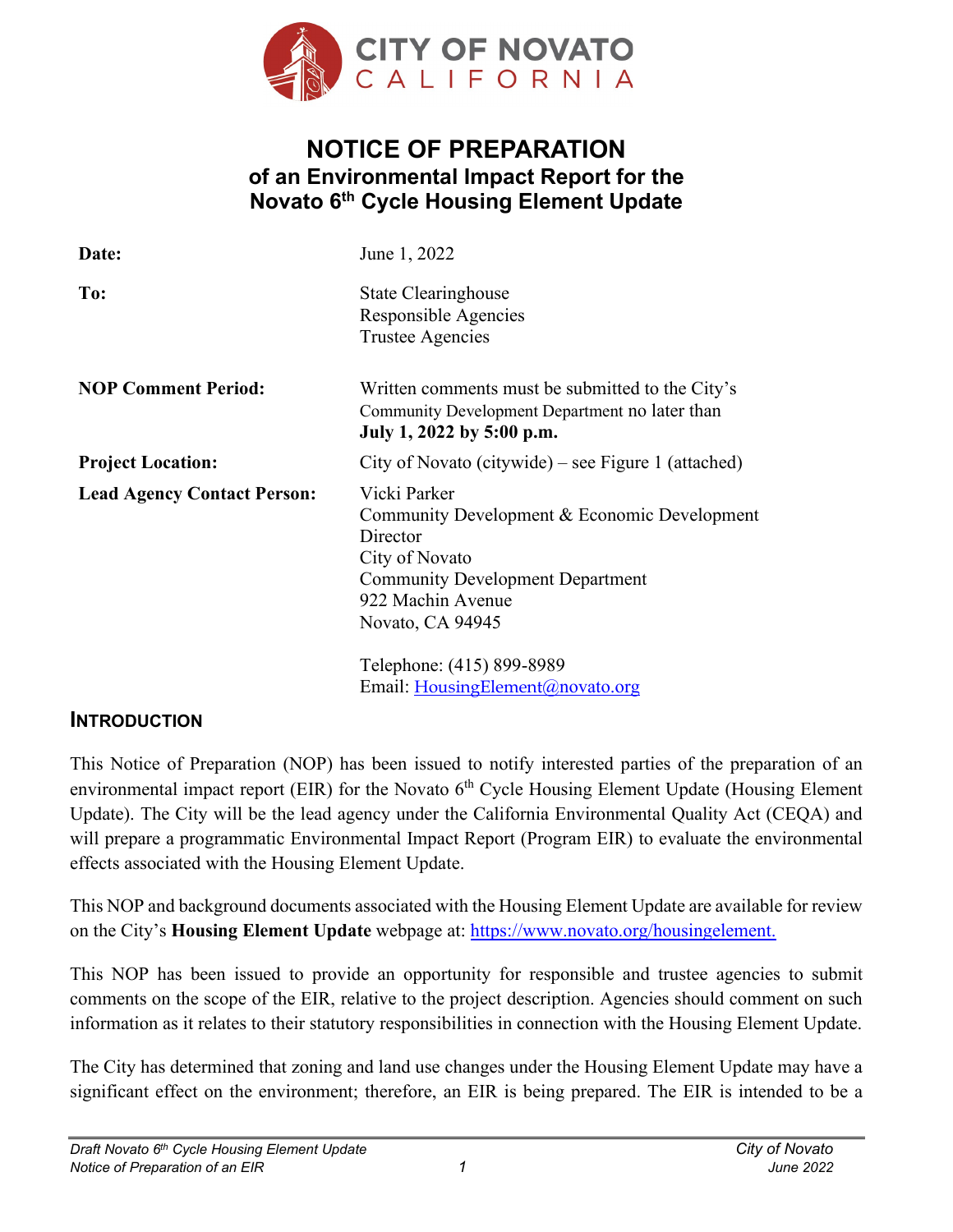program-level document that will analyze the effects of the proposed Housing Element Update. Program EIRs generally analyze broad environmental effects of the program, with the acknowledgment that sitespecific environmental review may be required for future actions (14 CCR 15168(a)). The purpose of a Program EIR is to allow the lead agency to consider broad policy alternatives and program-wide mitigation measures at an early time when the agency has greater flexibility to deal with basic problems or cumulative impacts. Because no specific development projects are being proposed as part of the Housing Element Update, the analysis will not be parcel-specific. Rather, the analysis will focus on the reasonably foreseeable direct and indirect physical environmental effects that could result from zoning and land use changes under the Housing Element Update and project alternatives. The analysis will compare any changes and resulting impacts related to policies that may have been updated between the previous Novato Housing Element ( $5<sup>th</sup>$  Cycle) and the Housing Element Update ( $6<sup>th</sup>$  Cycle), as well as land use changes from the Novato General Plan 2035 adopted in October 2020.

# **PROJECT BACKGROUND AND HISTORY**

The City must update its Housing Element as mandated by the State, under California Government Code Section 65580 through 65589. The objective of a Housing Element is to provide an analysis of a community's housing needs for all income levels, and strategies to respond to provide for those housing needs. The City's Housing Element adopted in 2014 guided housing changes occurring in Novato from 2015 to 2022. For the last Regional Housing Needs Allocation (RHNA) cycle, the City was allocated a total of 415 units to be accommodated in its Housing Element inventory of adequate sites.

#### **PROJECT DESCRIPTION**

The Housing Element Update will encompass the entirety of Novato, as shown in Figure 1. The Housing Element Update presents a comprehensive set of housing policies and actions for the years 2023-2031. The Housing Element Update will be based on the City's latest RHNA estimates, which determined that the City needs to plan for 2,090 residential units, plus a buffer of units to ensure ongoing compliance with the No Net Loss provisions of State housing law. As a built-out City, Novato may be required to find additional sites – some in areas not previously targeted as opportunity sites – as well as upzone<sup>[1](#page-1-0)</sup> other areas. For purposes of the EIR, the City will evaluate sites that could accommodate the entire RHNA estimate plus a 20 percent buffer, as recommended by California Department of Housing and Community Development (HCD), totaling approximately 2,508 residential units.

### **PROBABLE ENVIRONMENTAL EFFECTS AND SCOPE OF THE EIR**

The EIR for the Housing Element Update will focus on the resource areas/issues germane to this particular project. The EIR will evaluate the potentially significant environmental impacts of the Housing Element Update and will evaluate whether there are feasible mitigation measures that may lessen or avoid such impacts. As the Housing Element Update does not include any specific construction or development, but rather the potential for land use changes or development to be constructed in the future, the impact analysis

<span id="page-1-0"></span><sup>&</sup>lt;sup>1</sup> Upzoning refers to rezoning parcels to allow higher-density housing.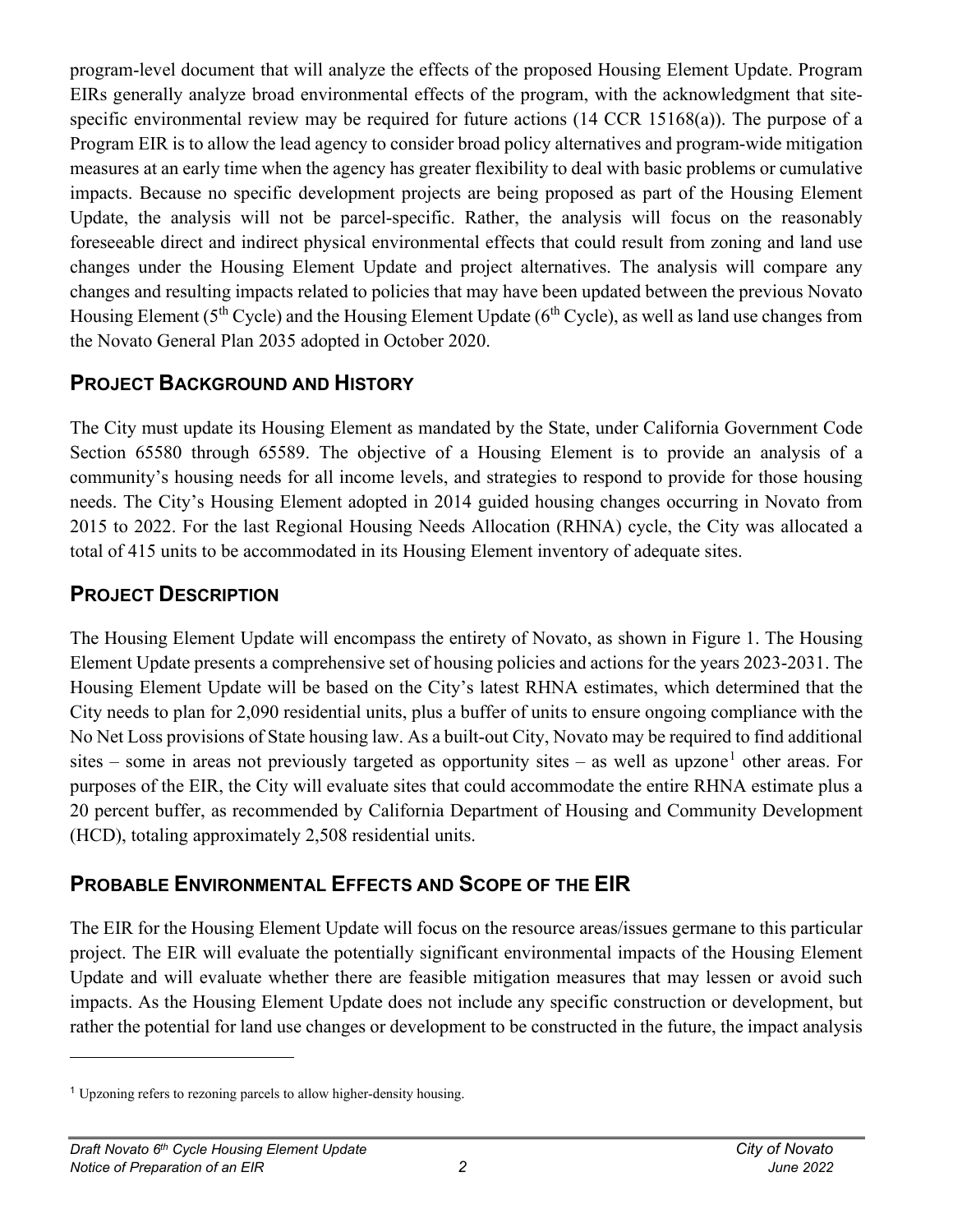will be programmatic and cumulative in nature. The EIR will also identify and evaluate alternatives to the Housing Element Update that could lessen or avoid any significant environmental impacts. The EIR will evaluate potentially significant environmental effects related to all environmental issue areas identified in Appendix G of the *CEQA Guidelines*.

**NOP Comment Period:** In accordance with the time limits identified in State law, your response to this NOP must be submitted to the City at the earliest possible date, but **not later than 5:00 p.m. on July 1, 2022** (30 days following the date this notice was first posted). Please submit written comments to the Novato Community Development Department (including the contact person's full name and address) to:

Vicki Parker City of Novato: Community Development Department 922 Machin Avenue Novato, CA 94945 Email: [HousingElement@novato.org](mailto:HousingElement@novato.org)

**Scoping Meeting:** A scoping meeting will be conducted on Tuesday, June 21 at 6:00 pm, which will be held via videoconferencing (Zoom). The call-in details are as follows:

Click this URL to join. <https://us06web.zoom.us/j/89138405839?pwd=cVcwOVRVVlRmMTdVRkFxUHBDMnZLUT09> Passcode: 753716

This NOP, the Draft Housing Element Update, and background documents are available for review on the City's Housing Element Update webpage at: <https://www.novato.org/housingelement>